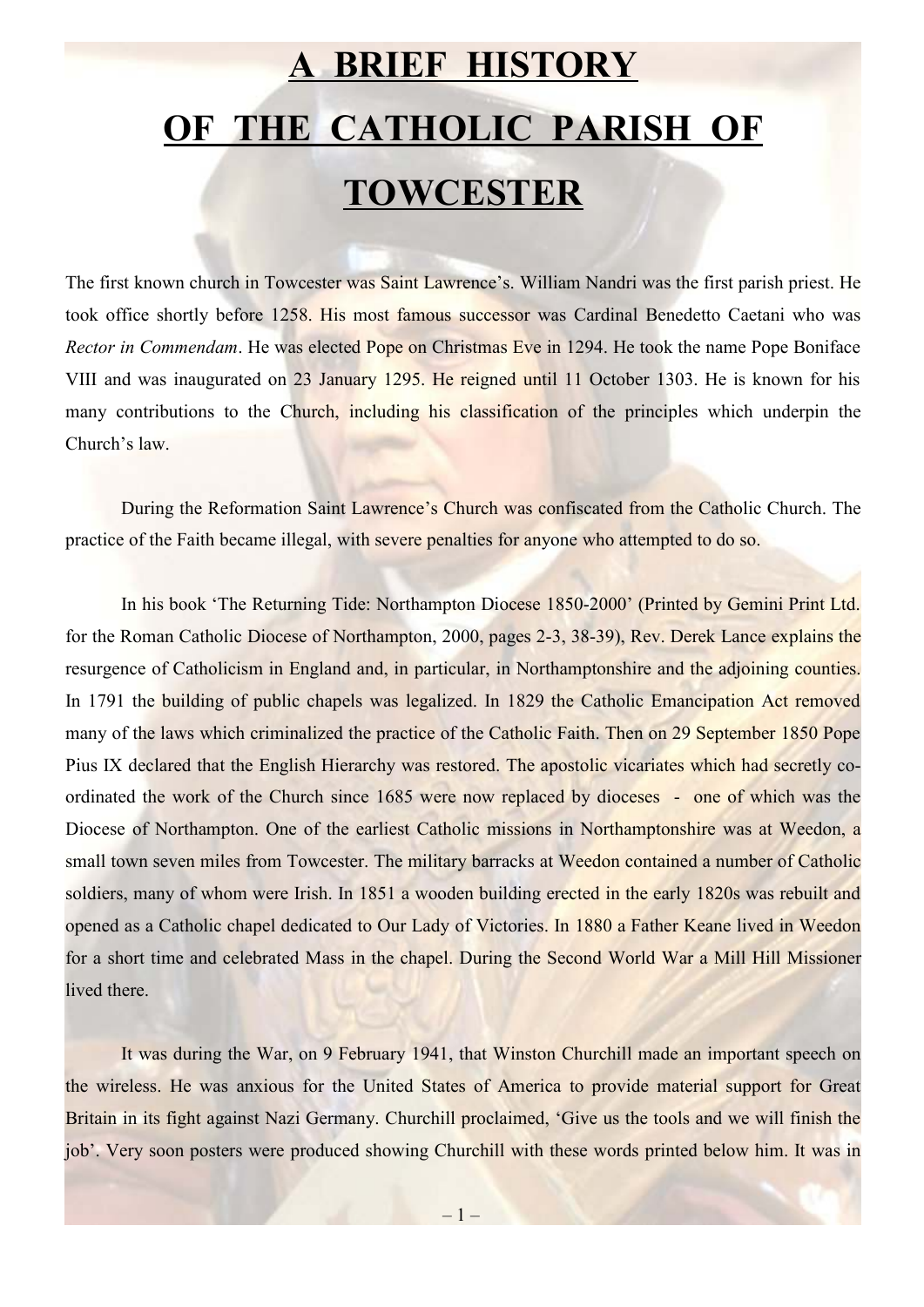the mid-1940s that a Father James Galvin, curate at Northampton Cathedral, celebrated Mass in the Town Hall at Towcester under such a poster. Father Galvin declared, 'Give us a church and we will finish the job!' Consequently, Lord Frederick Hesketh gave a converted Nissen hut to the Diocese. It was in an excellent position, being on the A5 Watling Street and very close to the town centre. Mass was celebrated there by priests from Stony Stratford and Buckingham. Then on 20 February 1949 it was formally opened as a church, being dedicated to Saint George. Canon James Galvin, as he now is, celebrated his ninetieth birthday in 2004.

From 1949 to 1954 Saint George's Church was served by priests from Buckingham and Northampton. Meanwhile, Our Lady of Victories in Weedon was served from Daventry. Then in 1954 the Catholic Parish of Our Lady of Victories, Weedon was established. Saint George's Church, Towcester fell within this parish. The first parish priest was Father Alfred Bull who lived in Weedon. In 1971 Our Lady of Victories Church was rebuilt.

Initially, the focus of the parish was Weedon. However, emphasis gradually shifted onto Towcester. This was for two reasons. First, Towcester gradually increased in size. Second, Daventry and the Duston area of Northampton grew and became very strong parishes very close to Weedon. Thus in 1976 the parish priest began to live in Towcester. He did so in Meeting Lane next to a church that had just been bought by the Diocese of Northampton.

This church had originally been a Congregational chapel. It was built in the mid-1800s and had been empty for a few years before it was bought by the Diocese. It was given the new name of Saint Thomas More Church. It replaced Saint George's which became the A5 Rangers Club. The new church had the advantages of being able to hold more people and of being even more central to the town. It has a fine organ - built in 1865 by J.W.Walker of London. Its chairs were carried in procession from Saint George's by parishioners. The triptych at the rear of the church and the statues of the Sacred Heart and Our Lady also came from Saint George's. A small statue of Saint George was also transferred between the two churches. The altar was donated by Lord Frederick Hesketh's widow. The tabernacle came from the chapel of the Sisters of Notre Dame in Northampton. Before their convent was unfortunately demolished they ran a successful school in Northampton. Some of the sisters had given catechism classes in Weedon and then Towcester. Saint Thomas More Church was blessed by Bishop Charles Grant on 16 June 1976.

In 1992 the church at Weedon was closed. It was sold the following year. It became a needlework shop. The parish was now known as the Parish of Saint Thomas More, Towcester. The church itself is most beautiful. In the garden there is a statue of Saint Francis of Assisi given in memory of Jack